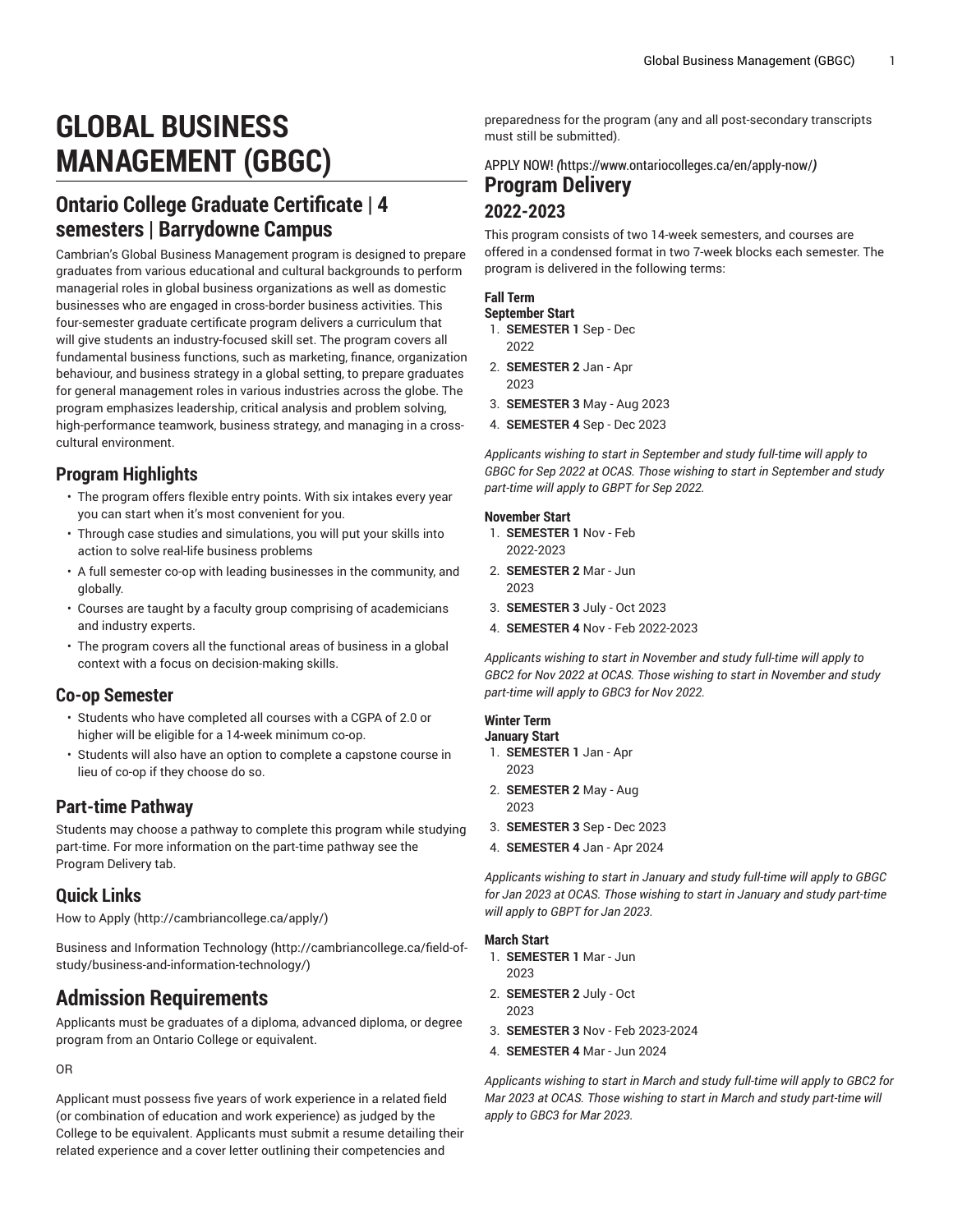#### **Spring Term May Start**

- 1. **SEMESTER 1** May Aug 2023
- 2. **SEMESTER 2** Sep Dec 2023
- 3. **SEMESTER 3** Jan Apr 2024
- 4. **SEMESTER 4** May Aug 2024

*Applicants wishing to start in May and study full-time will apply to GBGC for May 2023 at OCAS. Those wishing to start in May and study part-time will apply to GBPT for May 2023.*

#### **July Start**

- 1. **SEMESTER 1** Jul Oct 2023
- 2. **SEMESTER 2** Nov Feb 2023-2024
- 3. **SEMESTER 3** Mar Jun 2024
- 4. **SEMESTER 4** Jul Oct 2024

*Applicants wishing to start in July and study full-time will apply to GBC2 for Jul 2023 at OCAS. Those wishing to start in July and study part-time will apply to GBC3 for Jul 2023.*

### **Part-Time Delivery**

Students opting to study part-time will be provided with a possible pathway to complete the program while remaining part-time. Timelines for completion will extend beyond those indicated above.

For specific term start/end dates and other key dates/deadlines, please see the [Academic Schedule](http://cambriancollege.ca/apply/how-to-apply/academic-schedule/) ([http://cambriancollege.ca/apply/how-to](http://cambriancollege.ca/apply/how-to-apply/academic-schedule/)[apply/academic-schedule/\)](http://cambriancollege.ca/apply/how-to-apply/academic-schedule/) on our website.

# **Program of Study for September intake of 2022-23 Academic Year**

This program consists of two 14-week semesters, and courses are offered in a condensed format in two 7-week blocks each semester.

Students will take 3 courses in the first half of the semester and 3 courses in the later half as per the schedule laid out below.

### **Semester 1 Credits** First 7-week block - SEP/OCT IBG 1008 Global Supply Chain Management 4 PRM 1000 Project Management 4 IBG 1000 Global Financial Management 3 Second 7-week block - NOV/DEC MOG 1003 Managerial Communications 3 MOG 1004 Business Ethics and CSR 3 MOG 1005 Organizational Behavior & HRM 4 **Credits 21 Semester 2** First 7-week block - JAN/FEB MOG 1009 New Venture Creation 4 MOG 1010 **Negotiation and Leadership** 3 IBG 1001 Global Marketing Management 4 Second 7-week block - MAR/APR

| LAW 1005                      | <b>Global Legal Issues</b>               | 3  |
|-------------------------------|------------------------------------------|----|
| <b>IBG 1009</b>               | <b>Global Technology in Business</b>     | 3  |
|                               | <b>Credits</b>                           | 21 |
| Semester 3                    |                                          |    |
| First 7-week block - MAY/JUN  |                                          |    |
| <b>MOG 1002</b>               | <b>Financial Decision Making</b>         | 4  |
| ACC 7300                      | Accounting for Non-Financial<br>Managers | 4  |
| <b>MOG 1007</b>               | Data Analysis Using Excel                | 3  |
| Second 7-week block - JUL/AUG |                                          |    |
| <b>IBG 1006</b>               | <b>Global Business Strategy</b>          | 3  |
| <b>IBG 1007</b>               | Global Market Research                   | 4  |
| QMM 1001                      | <b>Statistics for Data Analytics</b>     | 4  |
|                               | <b>Credits</b>                           | 22 |
| Semester 4                    |                                          |    |
| <b>IBG 1013</b>               | Global Business Co-op                    | 12 |
| or IBG 1015                   | or                                       |    |
|                               | <b>Credits</b>                           | 12 |
|                               | <b>Total Credits</b>                     | 76 |

#### **Note:**

Part-time students will be provided with a pathway to complete this program on a part-time basis.

# **Program of Study for November intake of 2022-23 Academic Year**

This program consists of two 14-week semesters, and courses are offered in a condensed format in two 7-week blocks each semester. Students will take 3 courses in the first half of the semester and 3 courses in the later half as per the schedule laid out below.

| Semester 1                    |                                                 | <b>Credits</b>           |
|-------------------------------|-------------------------------------------------|--------------------------|
| First 7-week block - NOV/DEC  |                                                 |                          |
| <b>MOG 1003</b>               | <b>Managerial Communications</b>                | 3                        |
| MOG 1004                      | <b>Business Ethics and CSB</b>                  | 3                        |
| <b>MOG 1005</b>               | Organizational Behavior & HRM                   | $\overline{\mathcal{L}}$ |
| Second 7-week block - JAN/FEB |                                                 |                          |
| MOG 1009                      | <b>New Venture Creation</b>                     | $\overline{4}$           |
| MOG 1010                      | Negotiation and Leadership                      | 3                        |
| <b>IBG 1001</b>               | <b>Global Marketing Management</b>              | 4                        |
|                               | <b>Credits</b>                                  | 21                       |
| <b>Semester 2</b>             |                                                 |                          |
| First 7-week block - MAR/APR  |                                                 |                          |
| IBG 1003                      | <b>Managing Across Cultures</b>                 | 4                        |
| <b>LAW 1005</b>               | <b>Global Legal Issues</b>                      | 3                        |
| <b>IBG 1009</b>               | Global Technology in Business                   | 3                        |
| Second 7-week block - MAY/JUN |                                                 |                          |
| MOG 1002                      | <b>Financial Decision Making</b>                | 4                        |
| ACC 7300                      | <b>Accounting for Non-Financial</b><br>Managers | 4                        |
| MOG 1007                      | Data Analysis Using Excel                       | 3                        |
|                               | <b>Credits</b>                                  | 21                       |

#### **Semester 3**

First 7-week block - JUL/AUG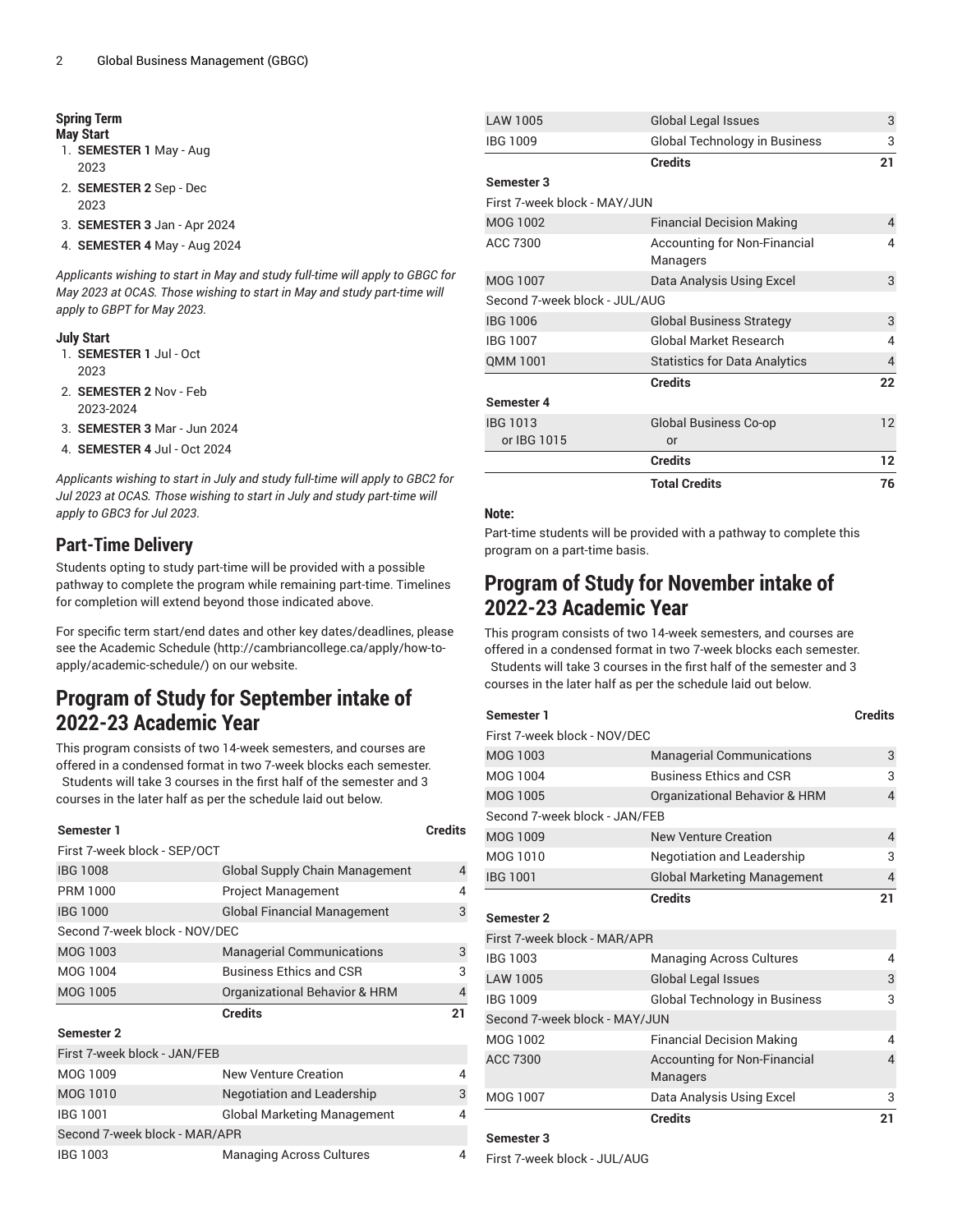|                               | <b>Total Credits</b>                  | 76 |
|-------------------------------|---------------------------------------|----|
|                               | <b>Credits</b>                        | 12 |
| or IBG 1015                   | or                                    |    |
| <b>IBG 1013</b>               | <b>Global Business Co-op</b>          | 12 |
| Semester 4                    |                                       |    |
|                               | <b>Credits</b>                        | 22 |
| <b>IBG 1000</b>               | <b>Global Financial Management</b>    | 3  |
| <b>PRM 1000</b>               | <b>Project Management</b>             | 4  |
| <b>IBG 1008</b>               | <b>Global Supply Chain Management</b> | 4  |
| Second 7-week block - SEP/OCT |                                       |    |
| QMM 1001                      | <b>Statistics for Data Analytics</b>  | 4  |
| <b>IBG 1007</b>               | Global Market Research                | 4  |
| <b>IBG 1006</b>               | <b>Global Business Strategy</b>       | 3  |

#### **Note:**

Part-time students will be provided with a pathway to complete this program on a part-time basis.

# **Program of Study for January intake of 2022-23 Academic Year**

This program consists of two 14-week semesters, and courses are offered in a condensed format in two 7-week blocks each semester. Students will take 3 courses in the first half of the semester and 3 courses in the later half as per the schedule laid out below.

### **Semester 1 Credits** First 7-week block - JAN/FEB MOG 1009 New Venture Creation 4 MOG 1010 **Negotiation and Leadership** 3 IBG 1001 Global Marketing Management 4 Second 7-week block - MAR/APR IBG 1003 Managing Across Cultures 4 LAW 1005 Global Legal Issues 3 IBG 1009 Global Technology in Business 3 **Credits 21 Semester 2** First 7-week block - MAY/JUN MOG 1002 **Financial Decision Making** 44 ACC 7300 **Accounting for Non-Financial** Managers MOG 1007 Data Analysis Using Excel 3 Second 7-week block - JUL/AUG IBG 1006 Global Business Strategy 3 IBG 1007 Global Market Research 4 QMM 1001 Statistics for Data Analytics 4 **Credits 22 Semester 3** First 7-week block - SEP/OCT IBG 1008 Global Supply Chain Management 4 PRM 1000 Project Management 4 IBG 1000 Global Financial Management 3 Second 7-week block - NOV/DEC MOG 1003 Managerial Communications 3 MOG 1004 Business Ethics and CSR 3

| MOG 1005        | Organizational Behavior & HRM |    |
|-----------------|-------------------------------|----|
|                 | <b>Credits</b>                | 21 |
| Semester 4      |                               |    |
| <b>IBG 1013</b> | <b>Global Business Co-op</b>  | 12 |
| or IBG 1015     | or                            |    |
|                 | <b>Credits</b>                | 12 |
|                 | <b>Total Credits</b>          | 76 |

#### **Note:**

4

Part-time students will be provided with a pathway to complete this program on a part-time basis.

# **Program of Study for March intake of 2022-23 Academic Year**

This program consists of two 14-week semesters, and courses are offered in a condensed format in two 7-week blocks each semester. Students will take 3 courses in the first half of the semester and 3 courses in the later half as per the schedule laid out below.

| Semester 1                    |                                                 | <b>Credits</b> |
|-------------------------------|-------------------------------------------------|----------------|
| First 7-week block - MAR/APR  |                                                 |                |
| <b>IBG 1003</b>               | <b>Managing Across Cultures</b>                 | 4              |
| LAW 1005                      | <b>Global Legal Issues</b>                      | 3              |
| <b>IBG 1009</b>               | <b>Global Technology in Business</b>            | 3              |
| Second 7-week block - MAY/JUN |                                                 |                |
| MOG 1002                      | <b>Financial Decision Making</b>                | 4              |
| ACC 7300                      | <b>Accounting for Non-Financial</b><br>Managers | 4              |
| <b>MOG 1007</b>               | Data Analysis Using Excel                       | 3              |
|                               | <b>Credits</b>                                  | 21             |
| <b>Semester 2</b>             |                                                 |                |
| First 7-week block - JUL/AUG  |                                                 |                |
| <b>IBG 1006</b>               | <b>Global Business Strategy</b>                 | 3              |
| <b>IBG 1007</b>               | <b>Global Market Research</b>                   | 4              |
| OMM 1001                      | <b>Statistics for Data Analytics</b>            | 4              |
| Second 7-week block - SEP/OCT |                                                 |                |
| <b>IBG 1008</b>               | <b>Global Supply Chain Management</b>           | 4              |
| <b>PRM 1000</b>               | <b>Project Management</b>                       | 4              |
| <b>IBG 1000</b>               | <b>Global Financial Management</b>              | 3              |
|                               | <b>Credits</b>                                  | 22             |
| <b>Semester 3</b>             |                                                 |                |
| First 7-week block - SEP/OCT  |                                                 |                |
| MOG 1003                      | <b>Managerial Communications</b>                | 3              |
| MOG 1004                      | <b>Business Ethics and CSR</b>                  | 3              |
| <b>MOG 1005</b>               | <b>Organizational Behavior &amp; HRM</b>        | 4              |
| Second 7-week block - NOV/DEC |                                                 |                |
| MOG 1009                      | <b>New Venture Creation</b>                     | 4              |
| MOG 1010                      | <b>Negotiation and Leadership</b>               | 3              |
| <b>IBG 1001</b>               | <b>Global Marketing Management</b>              | 4              |
|                               | <b>Credits</b>                                  | 21             |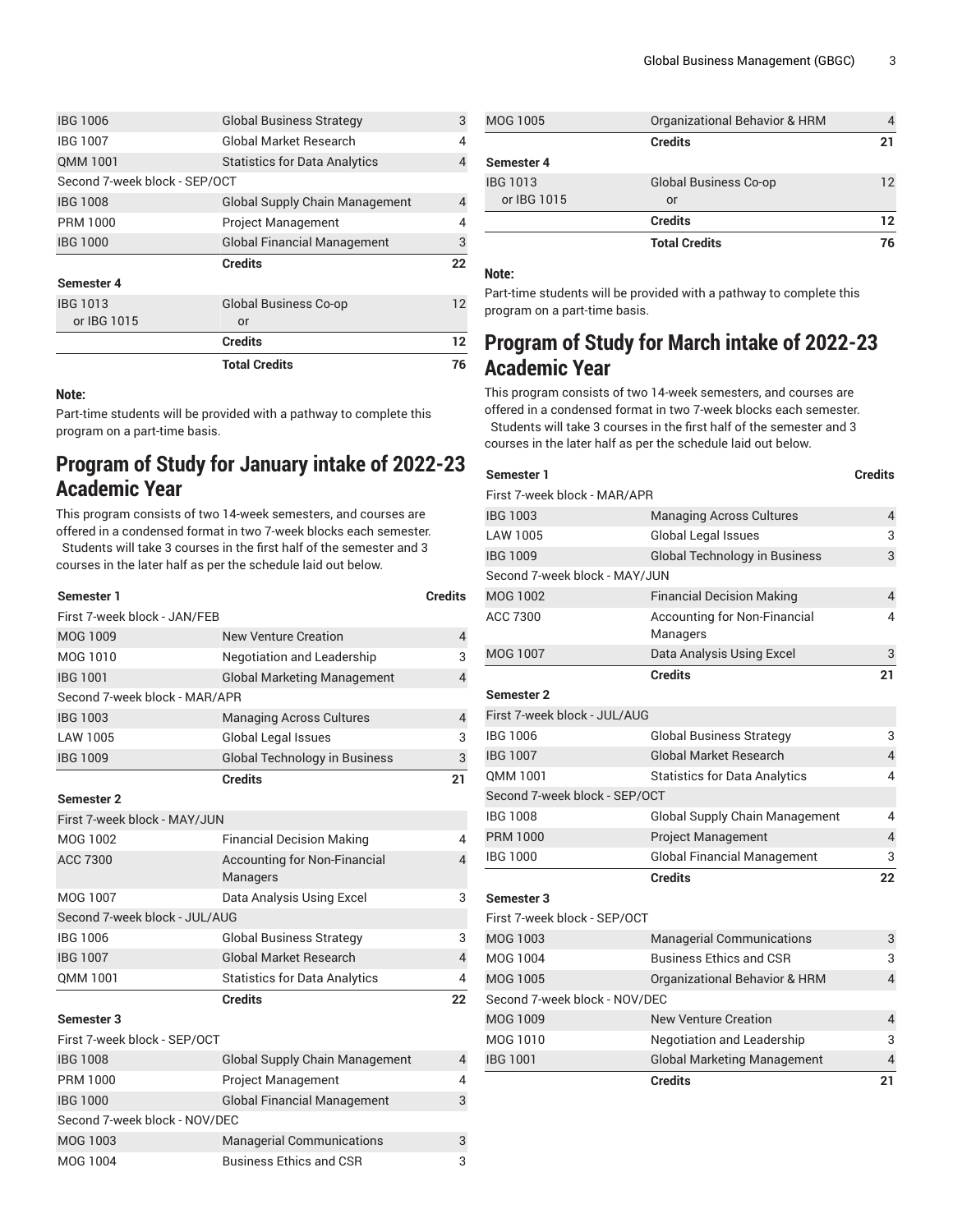#### **Semester 4**

| IBG 1013<br>or IBG 1015 | <b>Global Business Co-op</b><br>or | ר ו |
|-------------------------|------------------------------------|-----|
|                         | <b>Credits</b>                     | 12  |
|                         | <b>Total Credits</b>               | 76  |

#### **Note:**

Part-time students will be provided with a pathway to complete this program on a part-time basis.

# **Program of Study for May intake of 2022-23 Academic Year**

This program consists of two 14-week semesters, and courses are offered in a condensed format in two 7-week blocks each semester. Students will take 3 courses in the first half of the semester and 3 courses in the later half as per the schedule laid out below.

| Semester 1                    |                                                 | <b>Credits</b> |
|-------------------------------|-------------------------------------------------|----------------|
| First 7-week block - MAY/JUN  |                                                 |                |
| <b>MOG 1002</b>               | <b>Financial Decision Making</b>                | $\overline{4}$ |
| ACC 7300                      | <b>Accounting for Non-Financial</b><br>Managers | 4              |
| <b>MOG 1007</b>               | Data Analysis Using Excel                       | 3              |
| Second 7-week block - JUL/AUG |                                                 |                |
| <b>IBG 1006</b>               | <b>Global Business Strategy</b>                 | 3              |
| <b>IBG 1007</b>               | <b>Global Market Research</b>                   | 4              |
| QMM 1001                      | <b>Statistics for Data Analytics</b>            | $\overline{4}$ |
|                               | <b>Credits</b>                                  | 22             |
| <b>Semester 2</b>             |                                                 |                |
| First 7-week block - SEP/OCT  |                                                 |                |
| <b>IBG 1008</b>               | <b>Global Supply Chain Management</b>           | 4              |
| <b>PRM 1000</b>               | <b>Project Management</b>                       | $\overline{4}$ |
| <b>IBG 1000</b>               | <b>Global Financial Management</b>              | 3              |
| Second 7-week block - NOV/DEC |                                                 |                |
| MOG 1003                      | <b>Managerial Communications</b>                | 3              |
| <b>MOG 1004</b>               | <b>Business Ethics and CSR</b>                  | 3              |
| MOG 1005                      | Organizational Behavior & HRM                   | 4              |
|                               | <b>Credits</b>                                  | 21             |
| Semester 3                    |                                                 |                |
| First 7-week block - JAN/FEB  |                                                 |                |
| MOG 1009                      | <b>New Venture Creation</b>                     | 4              |
| MOG 1010                      | <b>Negotiation and Leadership</b>               | 3              |
| <b>IBG 1001</b>               | <b>Global Marketing Management</b>              | $\overline{4}$ |
| Second 7-week block - MAR/APR |                                                 |                |
| <b>IBG 1003</b>               | <b>Managing Across Cultures</b>                 | 4              |
| LAW 1005                      | Global Legal Issues                             | 3              |
| <b>IBG 1009</b>               | <b>Global Technology in Business</b>            | 3              |
|                               | <b>Credits</b>                                  | 21             |
| Semester 4                    |                                                 |                |
| <b>IBG 1013</b>               | Global Business Co-op                           | 12             |
| or IBG 1015                   | or                                              |                |
|                               | <b>Credits</b>                                  | 12             |
|                               | <b>Total Credits</b>                            | 76             |

#### **Note:**

Part-time students will be provided with a pathway to complete this program on a part-time basis.

# **Program of Study for July intake of 2022-23 Academic Year**

This program consists of two 14-week semesters, and courses are offered in a condensed format in two 7-week blocks each semester. Students will take 3 courses in the first half of the semester and 3 courses in the later half as per the schedule laid out below.

| Semester 1                    |                                          | <b>Credits</b> |
|-------------------------------|------------------------------------------|----------------|
| First 7-week block - JUL/AUG  |                                          |                |
| <b>IBG 1006</b>               | <b>Global Business Strategy</b>          | 3              |
| <b>IBG 1007</b>               | <b>Global Market Research</b>            | 4              |
| <b>OMM 1001</b>               | <b>Statistics for Data Analytics</b>     | 4              |
| Second 7-week block - SEP/OCT |                                          |                |
| <b>IBG 1008</b>               | <b>Global Supply Chain Management</b>    | 4              |
| <b>PRM 1000</b>               | <b>Project Management</b>                | 4              |
| <b>IBG 1000</b>               | <b>Global Financial Management</b>       | 3              |
|                               | <b>Credits</b>                           | 22             |
| <b>Semester 2</b>             |                                          |                |
| First 7-week block - NOV/DEC  |                                          |                |
| MOG 1003                      | <b>Managerial Communications</b>         | 3              |
| <b>MOG 1004</b>               | <b>Business Ethics and CSR</b>           | 3              |
| <b>MOG 1005</b>               | Organizational Behavior & HRM            | 4              |
| Second 7-week block - JAN/FEB |                                          |                |
| MOG 1009                      | <b>New Venture Creation</b>              | 4              |
| MOG 1010                      | <b>Negotiation and Leadership</b>        | 3              |
| <b>IBG 1001</b>               | <b>Global Marketing Management</b>       | 4              |
|                               | <b>Credits</b>                           | 21             |
| Semester 3                    |                                          |                |
| First 7-week block - MAR/APR  |                                          |                |
| <b>IBG 1003</b>               | <b>Managing Across Cultures</b>          | 4              |
| LAW 1005                      | Global Legal Issues                      | 3              |
| <b>IBG 1009</b>               | <b>Global Technology in Business</b>     | 3              |
| Second 7-week block - MAY/JUN |                                          |                |
| <b>MOG 1002</b>               | <b>Financial Decision Making</b>         | 4              |
| ACC 7300                      | Accounting for Non-Financial<br>Managers | 4              |
| <b>MOG 1007</b>               | Data Analysis Using Excel                | 3              |
|                               | <b>Credits</b>                           | 21             |
| Semester 4                    |                                          |                |
| <b>IBG 1013</b>               | <b>Global Business Co-op</b>             | 12             |
| or IBG 1015                   | or                                       |                |
|                               | <b>Credits</b>                           | 12             |
|                               | <b>Total Credits</b>                     | 76             |

#### **Note:**

Part-time students will be provided with a pathway to complete this program on a part-time basis.